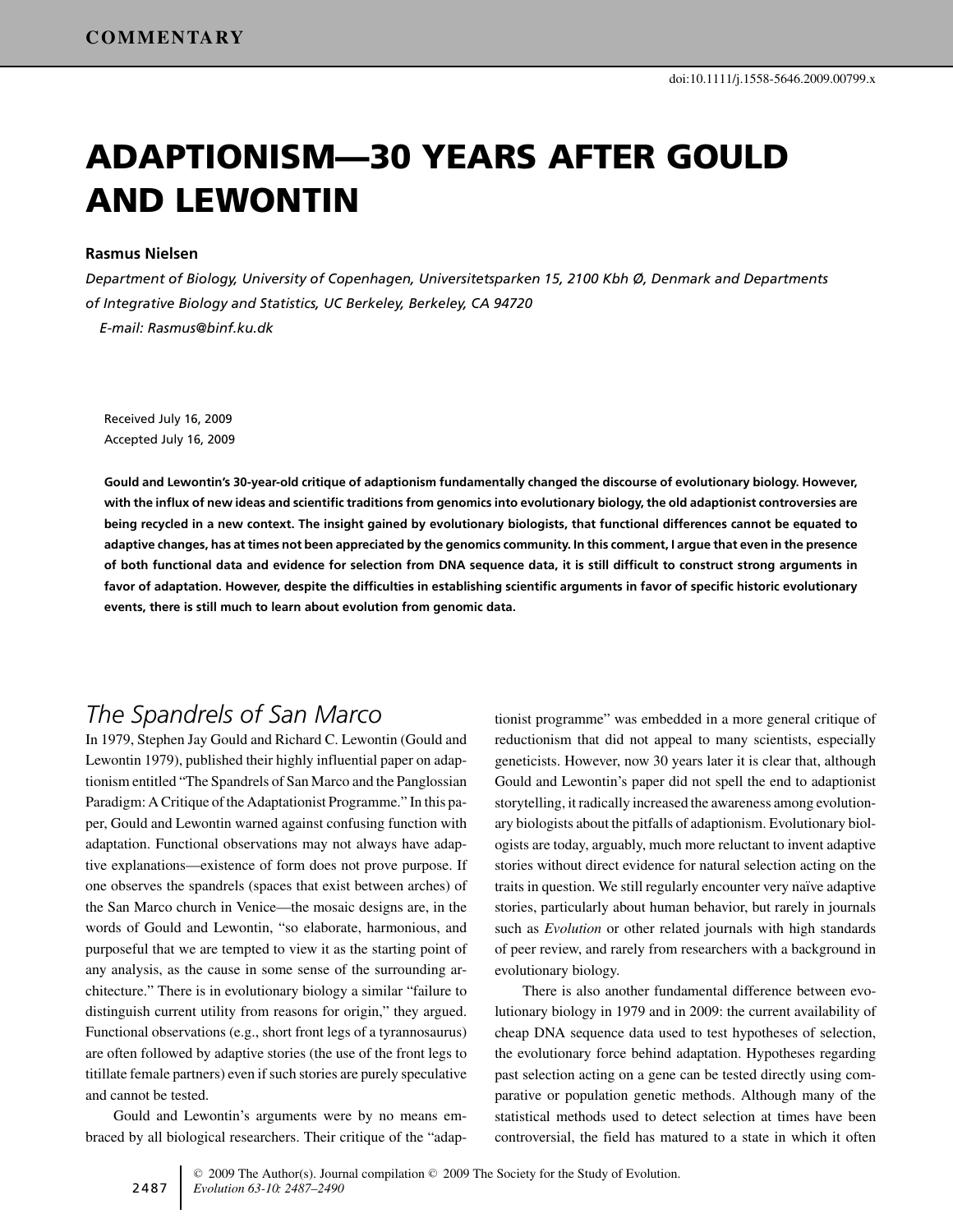is possible to make definitive statements about past selection. A good example is the *Lactase* gene in humans, where even the most skeptical neutralist must be convinced by the overwhelming evidence in favor of selection based on allele frequencies, haplotype structure, and levels of population differentiation (Cavalli-Sforza 1973; Bersaglieri et al. 2004; Coelho et al. 2005; Voight et al. 2006). Another example is the evolution of certain viruses such as HIV (Bonhoeffer et al. 1995; Nielsen and Yang 1998; Ross and Rodrigo 2002) and Influenza (Bush et al. 1999; Yang 2000), where the rate ratio of nonsynonymous to synonymous mutations  $(d_N/d_S)$  is so extreme in certain regions, that only selection acting in favor of new mutations can provide an adequate explanation.

### *Selection and Adaptation*

We now have the ability to detect past selection. The question that remains is if that ultimately helps us establish evidence in favor of adaptation. In some cases it clearly does. The difference in lactose intolerance among human geographic groups, is caused by a difference in allele frequencies in and around the *lactase* gene (Harvey et al. 1998; Hollox et al. 2001; Enattah et al. 2002; Poulter et al. 2003). The cause for the difference in allele frequencies is primarily natural selection emerging about the same time as dairy farming evolved culturally (Bersaglieri et al. 2004). Together, these observations lead to a compelling adaptive story of natural selection favoring alleles causing lactose tolerance. But even in this case we have not directly shown that the cause for the selection is differential survival due to an ability/inability to digest lactose. We must acknowledge that there could have been other factors, unknown to us, causing the selection acting on the region around the *Lactase* gene. Even if we can argue that selection acted on a specific mutation, and functionally that this mutation has a certain effect on the ability to digest lactose, we cannot, strictly speaking, exclude the possibility that selection acted on some other pleiotropic effect of the mutation. This argument is not erected to dispute the adaptive story regarding the *lactase* gene, the total evidence in favor of adaptation and selection related to lactose tolerance is overwhelming in this case, but rather to argue that the combination of a functional effect and selection does not demonstrate that selection acted on the specific trait in question.

The example of selection on viruses is somewhat different. We can here observe selection in action, as the viruses evolve at a rate that allows for direct observation and manipulation. We can repeat the experimental evolution of phages in the laboratory, and demonstrate that the same mutations go to fixation in repeated experiments conducted under the same conditions (Bull et al. 1997; Wichman et al. 2005). We can change environmental conditions to determine which factors cause the selection and measure fitness of specific haplotypes (Crill et al. 2000; Holder and Bull 2001). In the HIV, we can observe that the  $d_N/d_S$  ratio changes when the

selective pressure imposed by the hosts defense/immune system weakens (Bonhoeffer et al. 1995; Ross and Rodrigo 2002). By observing the same process multiple times, and by laboratory manipulation, we can directly test hypotheses and more rigorously establish claims of adaptation. However, this possibility is usually not available to us in higher organisms. In humans, we must rely on inferences regarding past events by observing scant fossil evidence and the current pattern of genetic and phenotypic variation. We may be able to detect selection, but we may never be able to directly determine which traits selection acted on.

Evolutionary inferences often have a historic nature to them. Hypotheses regarding the underlying causes of past selection or changes in gene frequencies usually focus on single unique historical events. This does not imply that evolutionary theory does not produce falsifiable predictions—it clearly does (e.g., Williams 1973). But specific historical evolutionary hypotheses, such as just-so stories of why the giraffe got its long neck, or why humans have less body hair than other apes, might not be falsifiable or simple to investigate within any epistemological framework. This has not changed with the presence of molecular data. Although the presence of selection acting on genes underlying a phenotypic trait of interest does help support adaptive stories, it does not establish that selection acted directly on the specific trait of interest.

## *Microcephalin and ASPM*

The fallacy that functional effects combined with evidence for selection provides evidence that selection is acting on the specific traits has lead to a number of dubious claims in human genomics. The most famous and maligned example is the selection acting on *Microcephalin* (Dorus et al. 2004; Evans et al. 2004a, 2005) and *ASPM* (Zhang 2003; Evans et al. 2004b; Mekel-Bobrov et al. 2005). *ASPM* and *Microcephalin* both code for centrosomal proteins involved in cell cycle regulation. Individuals who are homozygous for certain mutations in either of these genes have a complex disease phenotype with microcephaly—a decreased brain size—as its primary feature. Both of these genes also show some evidence of positive selection. *ASPM* has a very high  $d_N/d_S$ ratio in the human lineage (Zhang 2003), and *microcephalin* has an increased  $d_N/d_S$  ratio in the ancestral lineages leading to apes (Evans et al. 2004a). Based on these observations it was proposed that the two genes were involved in the evolution of increased brain size in humans and human ancestors. The argument was further refined with back-to-back papers in *Science* (Evans et al. 2005; Mekel-Bobrov et al. 2005) arguing in favor of ongoing selection in these genes in humans occurring within the last 5800 (*ASPM*) and 3700 years (*Microcephalin*). It was pointed out that the allelic variant supposedly under positive selection in *Microcephalin* (haplogroup D), has the lowest frequency in sub-Saharan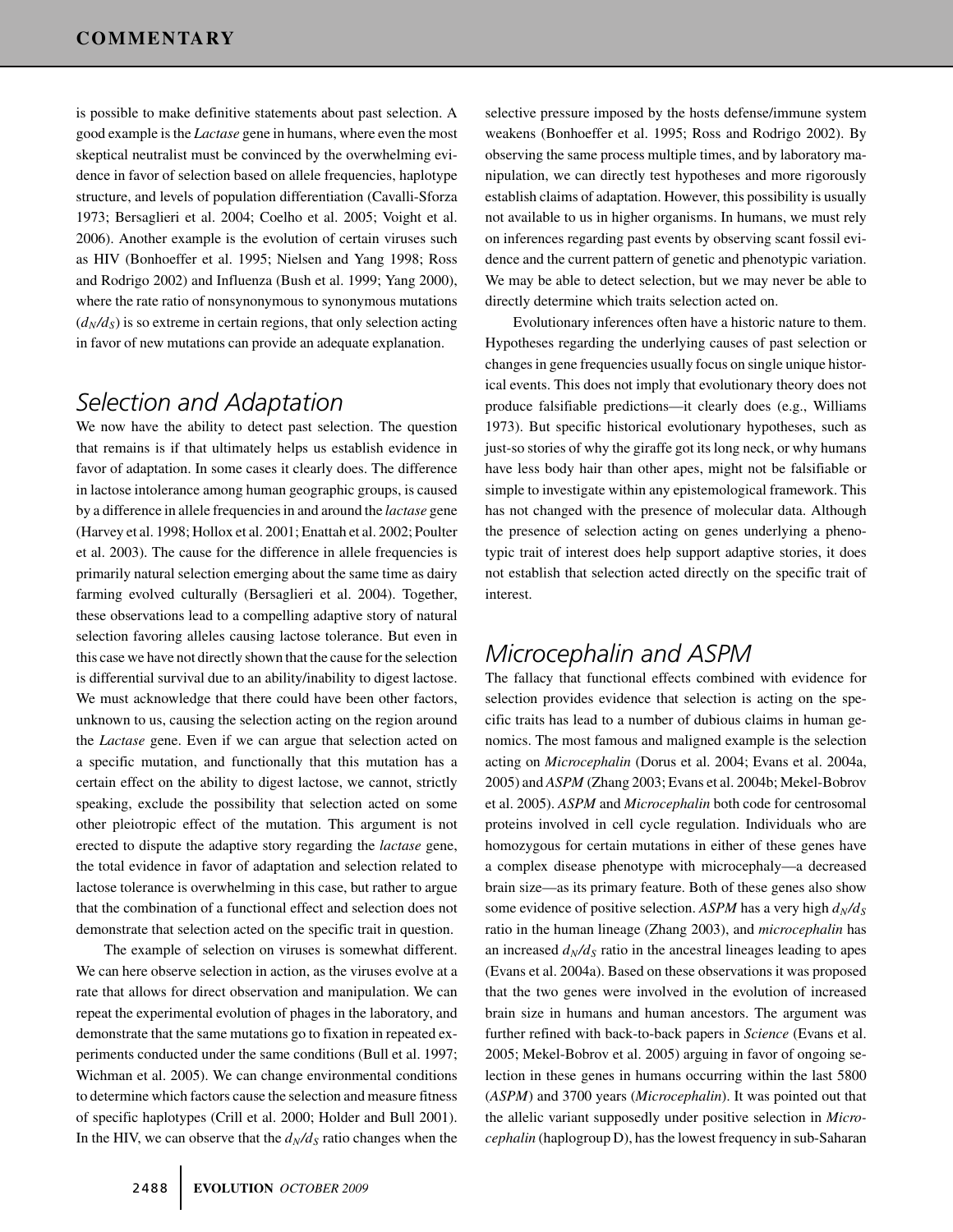Africa and highest frequency in Europeans. Not surprisingly, the popular press had a field day with this story. However, the particular mutations of interest cannot be shown to correlate with cognitive abilities (Mekel-Bobrov et al. 2007; Timpson et al. 2007). Furthermore, fossil evidence shows that human brain size has not increased over at least the last 35,000 years. It seems that there has been substantial selection acting on *ASPM* and *microcephalin*, possibly also within the last few tens of thousand of years (consult Currat et al. 2006 for an alternative view). But there is no evidence that this selection has anything to do with human intelligence. Deleterious mutations in *ASPM* and *microcephalin* may lead to reduced brain size, presumably because these genes are cell-cycle regulators and very fast cell division is required for normal development of the fetal brain. Mutations in many different genes might cause microcephaly, but changes in these genes may not have been the underlying molecular cause for the increased brain size occurring during the evolution of man.

The *Microcephalin* and *ASPM* story is just one of a number of adaptive stories told recently relating to human evolution and motivated by the analyses of DNA sequence data. Although it is clearly within normal scientific praxis to propose hypotheses regarding the underlying causes of specific observations, publishing such hypotheses can be particularly problematic when the adaptive stories being told relate to human behavior and cognitive functions. In a country where there are vast differences in average income and expected educational outcome between ethnic groups, even indirect suggestions from scientists that these differences might have genetic causes may affect public opinion and policy making. This should make any responsible scientist hesitate when publishing results relating to adaptive differences between ethnic groups—even if the stories are well supported. And it should certainly prevent us from publishing such stories when they have only little or no support.

#### *Whither?*

The *Microcephalin* and *ASPM* stories illustrate that evidence of selection, and knowledge of the function of a gene, does not constitute evidence of adaptation. The same will be true even if we know the phenotypic effects of specific mutations under selection—which we rarely will in humans. Most genes have pleiotropic effects and establishing the direct cause of selection in an organism such as humans might in most cases be difficult or impossible.

The evolutionary genomics community has to an increasing degree come to expect and require functional evidence in support of claims of selection (MacCallum and Hill 2006). However, the functional information does not "validate" claims of selection. It mostly serves to provide a more interesting and entertaining story. In humans, where controlled experiments and measurements of

fitness are difficult or impossible to obtain, the evidence for selection must come directly from the genetic data.

So should we give up making claims about selection and adaptation in humans and other similar organisms? Yes and no. We can certainly identify selection in the human genome and learn a tremendous amount about evolutionary processes from that. We can also use inferences regarding selection to propose functional hypotheses, which can be tested. We may even, recognizing evolutionary science as partly a historical science, speculate on specific historical events and causalities in human evolution. But the latter must be done acknowledging that no simple experiment or functional data can falsify or "validate" historical adaptive hypotheses. And in communicating with our peers, and with the popular press in particular, we may individually, and as a scientific field, benefit from understanding the societal impact of the statements we make.

#### LITERATURE CITED

- Bersaglieri, T., P. C. Sabeti, N. Patterson, T. Vanderploeg, S. F. Schaffner, J. A. Drake, M. Rhodes, D. E. Reich, and J. N. Hirschhorn. 2004. Genetic signatures of strong recent positive selection at the lactase gene. Am. J. Hum. Genet. 74:1111–1120.
- Bonhoeffer, S., E. C. Holmes, and M. A. Nowak. 1995. Causes of HIV diversity. Nature 376:125.
- Bull, J. J., M. R. Badgett, H. A. Wichman, J. P. Huelsenbeck, D. M. Hillis, A. Gulati, C. Ho, and I. J. Molineux. 1997. Exceptional convergent evolution in a virus. Genetics 147:1497–1507.
- Bush, R. M., C. A. Bender, K. Subbarao, N. J. Cox, and W. M. Fitch. 1999. Predicting the evolution of human influenza A. Science 286:1921–1925.
- Cavalli-Sforza, L. L. 1973. Analytic review: some current problems of human population genetics. Am. J. Hum. Genet. 25:82–104.
- Coelho, M., D. Luiselli, G. Bertorelle, A. I. Lopes, S. Seixas, G. Destro-Bisol, and J. Rocha. 2005. Microsatellite variation and evolution of human lactase persistence. Hum. Genet. 117:329–339.
- Crill, W. D., H. A. Wichman, and J. J. Bull. 2000. Evolutionary reversals during viral adaptation to alternating hosts. Genetics 154:27–37.
- Currat, M., L. Excoffier, W. Maddison, S. P. Otto, N. Ray, M. C. Whitlock, and S. Yeaman. 2006. Comment on "Ongoing adaptive evolution of ASPM, a brain size determinant in homo sapiens" and "microcephalin, a gene regulating brain size, continues to evolve adaptively in humans". Science 313:172.
- Dorus, S., E. J. Vallender, P. D. Evans, J. R. Anderson, S. L. Gilbert, M. Mahowald, G. J. Wyckoff, C. M. Malcom, and B. T. Lahn. 2004. Accelerated evolution of nervous system genes in the origin of *Homo sapiens*. Cell 119:1027–1040.
- Enattah, N. S., T. Sahi, E. Savilahti, J. D. Terwilliger, L. Peltonen, and I. Jarvela. 2002. Identification of a variant associated with adult-type hypolactasia. Nat. Genet. 30:233–237.
- Evans, P. D., J. R. Anderson, E. J. Vallender, S. S. Choi, and B. T. Lahn. 2004a. Reconstructing the evolutionary history of microcephalin, a gene controlling human brain size. Hum. Mol. Genet. 13:1139–1145.
- Evans, P. D., J. R. Anderson, E. J. Vallender, S. L. Gilbert, C. M. Malcom, S. Dorus, and B. T. Lahn. 2004b. Adaptive evolution of ASPM, a major determinant of cerebral cortical size in humans. Hum. Mol. Genet. 13:489–494.
- Evans, P. D., S. L. Gilbert, N. Mekel-Bobrov, E. J. Vallender, J. R. Anderson, L. M. Vaez-Azizi, S. A. Tishkoff, R. R. Hudson, and